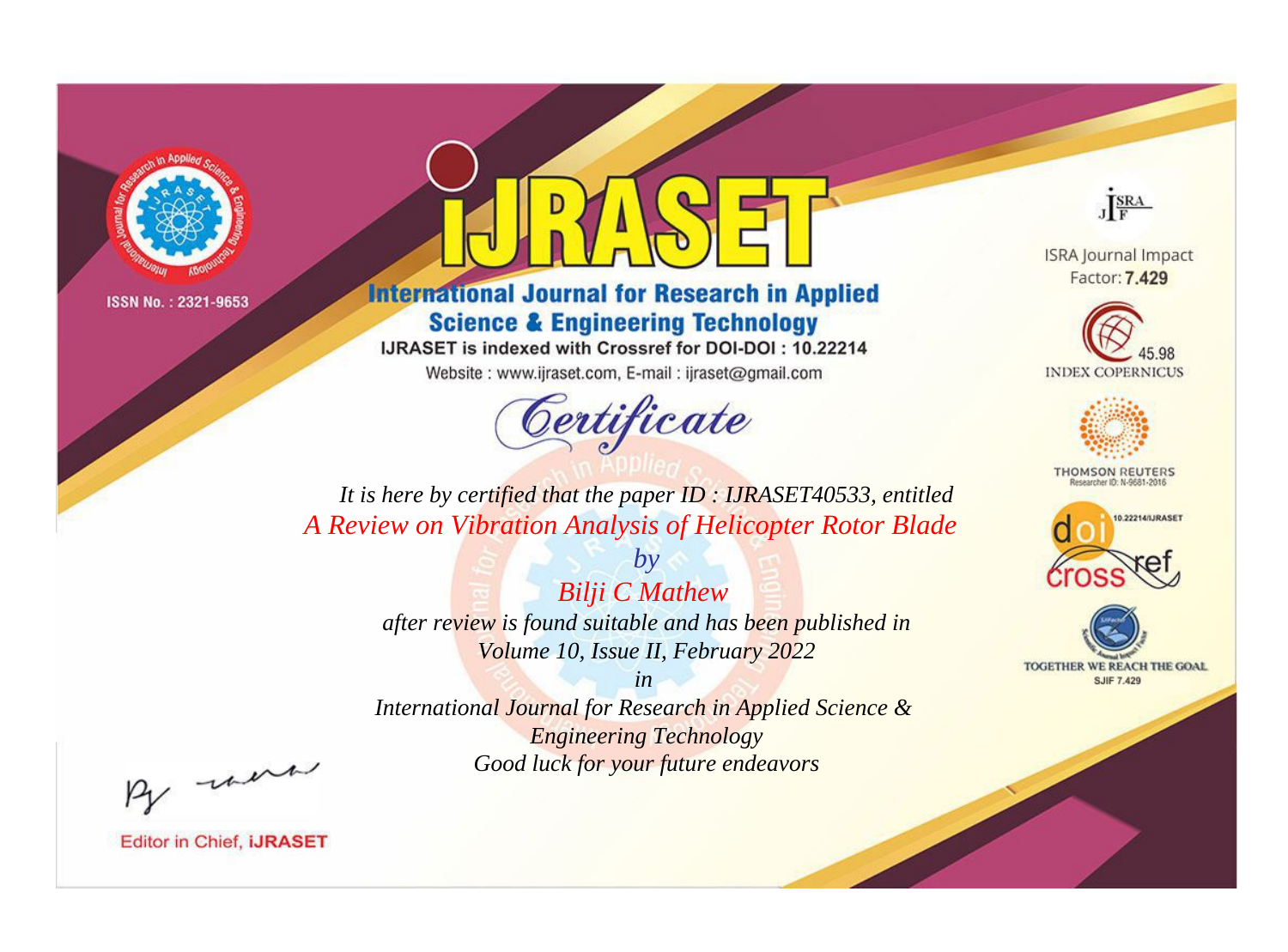

# **International Journal for Research in Applied Science & Engineering Technology**

IJRASET is indexed with Crossref for DOI-DOI: 10.22214

Website: www.ijraset.com, E-mail: ijraset@gmail.com



JERA

**ISRA Journal Impact** Factor: 7.429





**THOMSON REUTERS** 



TOGETHER WE REACH THE GOAL **SJIF 7.429** 

It is here by certified that the paper ID: IJRASET40533, entitled A Review on Vibration Analysis of Helicopter Rotor Blade

> **Prasun Banerjee** after review is found suitable and has been published in Volume 10, Issue II, February 2022

 $b\nu$ 

 $in$ International Journal for Research in Applied Science & **Engineering Technology** Good luck for your future endeavors

By morn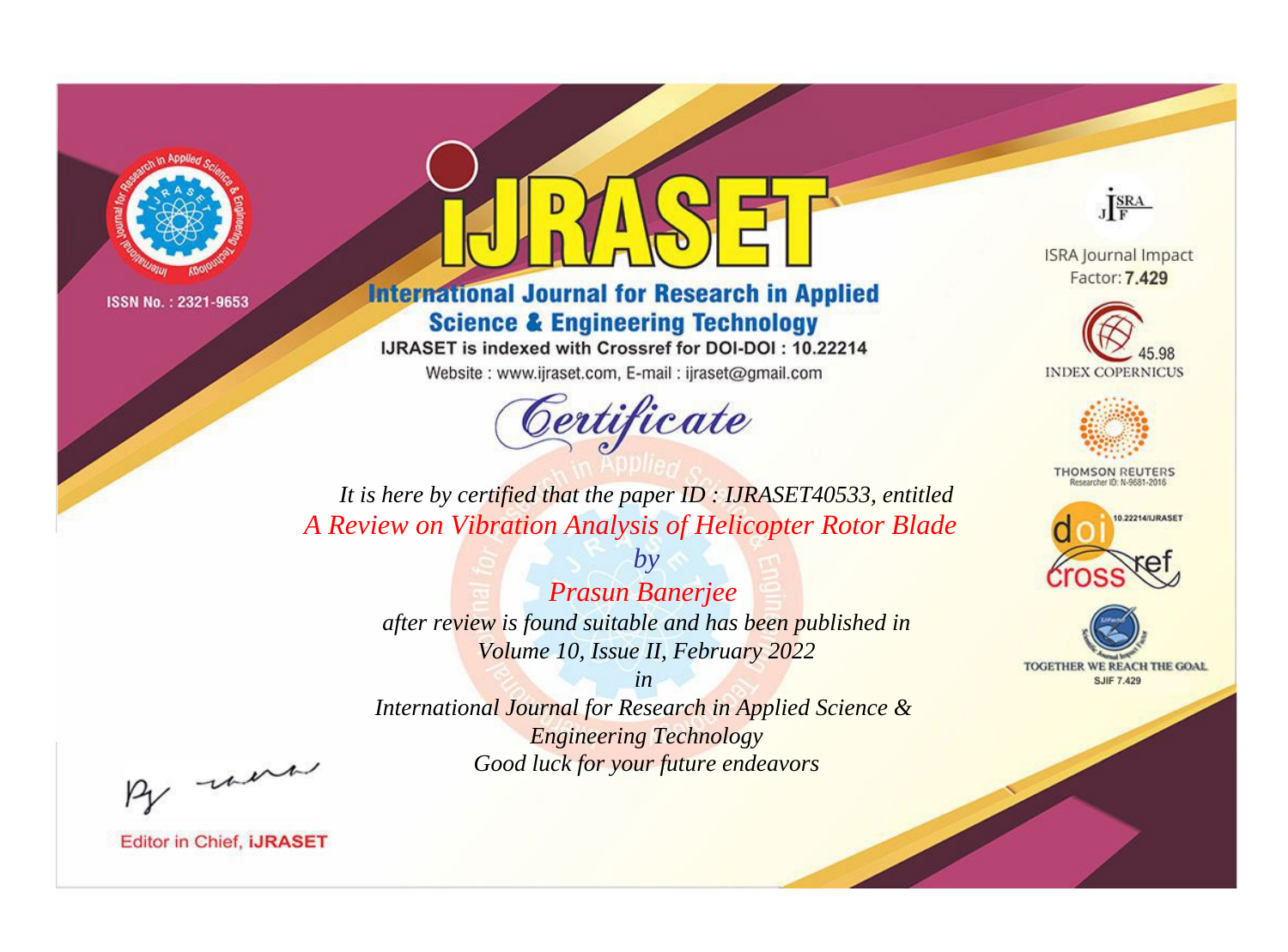

# **International Journal for Research in Applied Science & Engineering Technology**

IJRASET is indexed with Crossref for DOI-DOI: 10.22214

Website: www.ijraset.com, E-mail: ijraset@gmail.com



JERA

**ISRA Journal Impact** Factor: 7.429





**THOMSON REUTERS** 



TOGETHER WE REACH THE GOAL **SJIF 7.429** 

It is here by certified that the paper ID: IJRASET40533, entitled A Review on Vibration Analysis of Helicopter Rotor Blade

> $b\nu$ **Muhammad Fawaz** after review is found suitable and has been published in Volume 10, Issue II, February 2022

> $in$ International Journal for Research in Applied Science & **Engineering Technology** Good luck for your future endeavors

By morn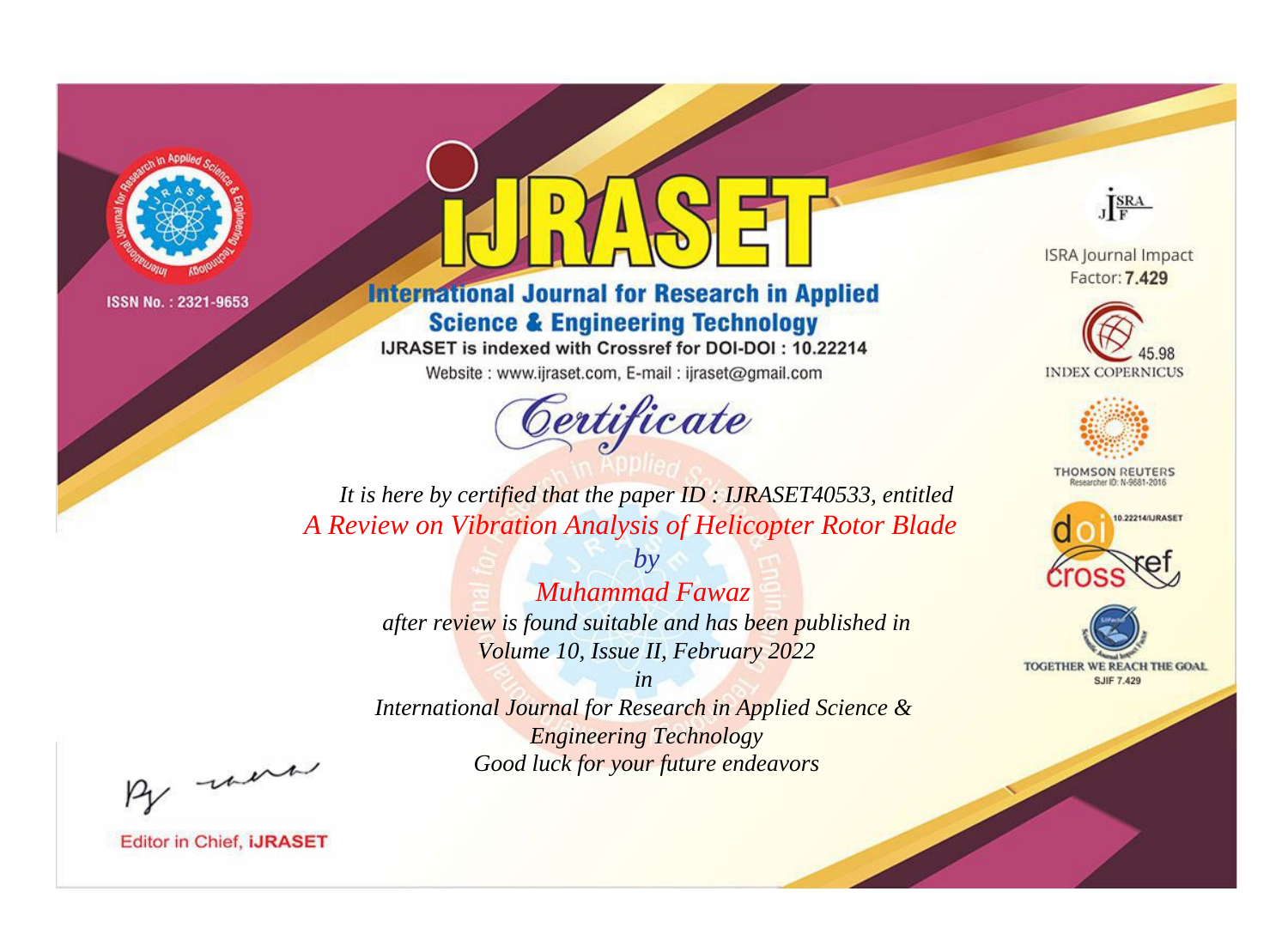

# **International Journal for Research in Applied Science & Engineering Technology**

IJRASET is indexed with Crossref for DOI-DOI: 10.22214

Website: www.ijraset.com, E-mail: ijraset@gmail.com



JERA

**ISRA Journal Impact** Factor: 7.429





**THOMSON REUTERS** 



TOGETHER WE REACH THE GOAL **SJIF 7.429** 

*It is here by certified that the paper ID : IJRASET40533, entitled A Review on Vibration Analysis of Helicopter Rotor Blade*

> *Samprit Roy after review is found suitable and has been published in Volume 10, Issue II, February 2022*

*by*

*in* 

*International Journal for Research in Applied Science & Engineering Technology Good luck for your future endeavors*

By morn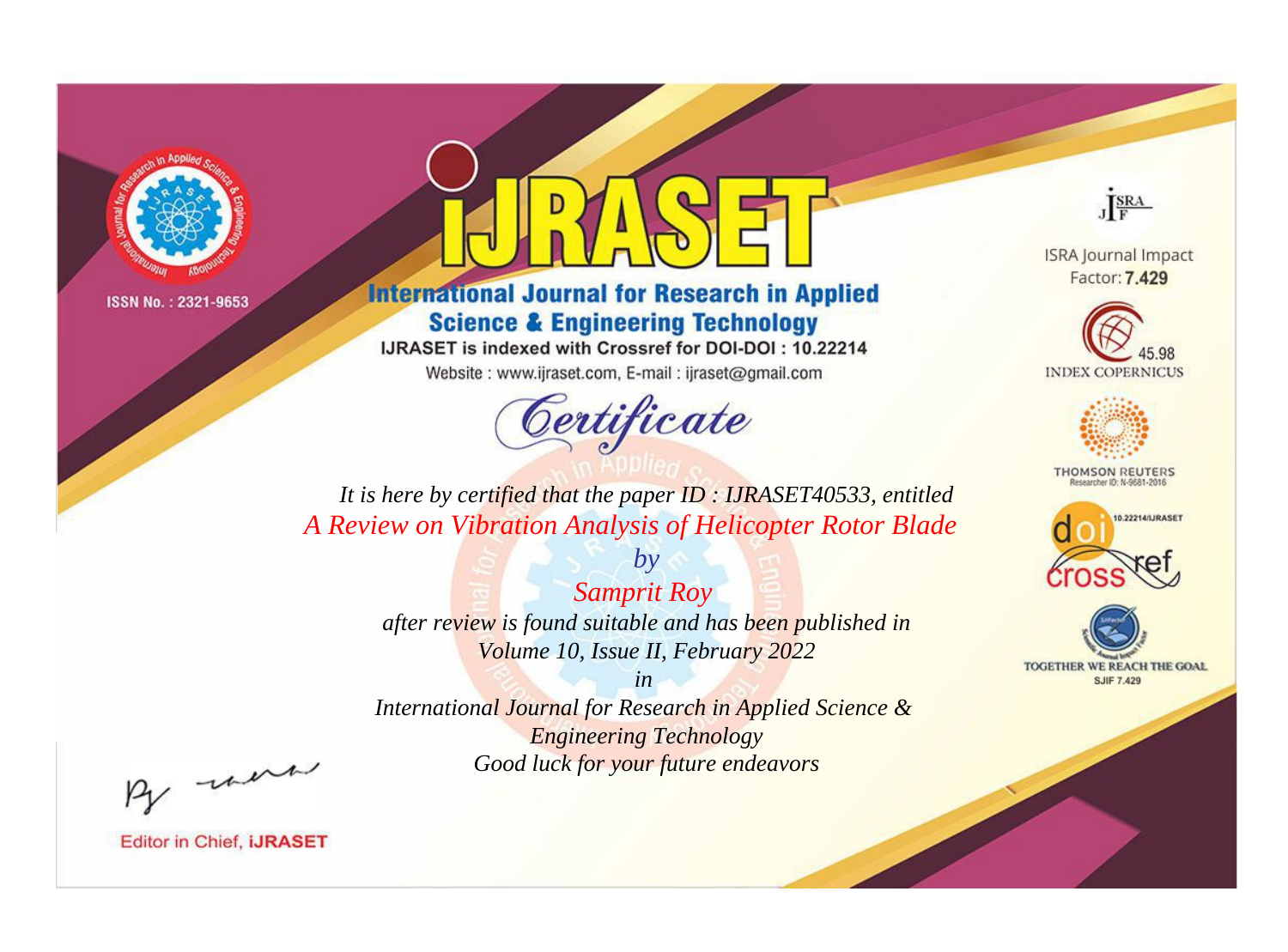

# **International Journal for Research in Applied Science & Engineering Technology**

IJRASET is indexed with Crossref for DOI-DOI: 10.22214

Website: www.ijraset.com, E-mail: ijraset@gmail.com



JERA

**ISRA Journal Impact** Factor: 7.429





**THOMSON REUTERS** 



TOGETHER WE REACH THE GOAL **SJIF 7.429** 

*It is here by certified that the paper ID : IJRASET40533, entitled A Review on Vibration Analysis of Helicopter Rotor Blade*

> *Aritra Laha after review is found suitable and has been published in Volume 10, Issue II, February 2022*

*by*

*in* 

*International Journal for Research in Applied Science & Engineering Technology Good luck for your future endeavors*

By morn